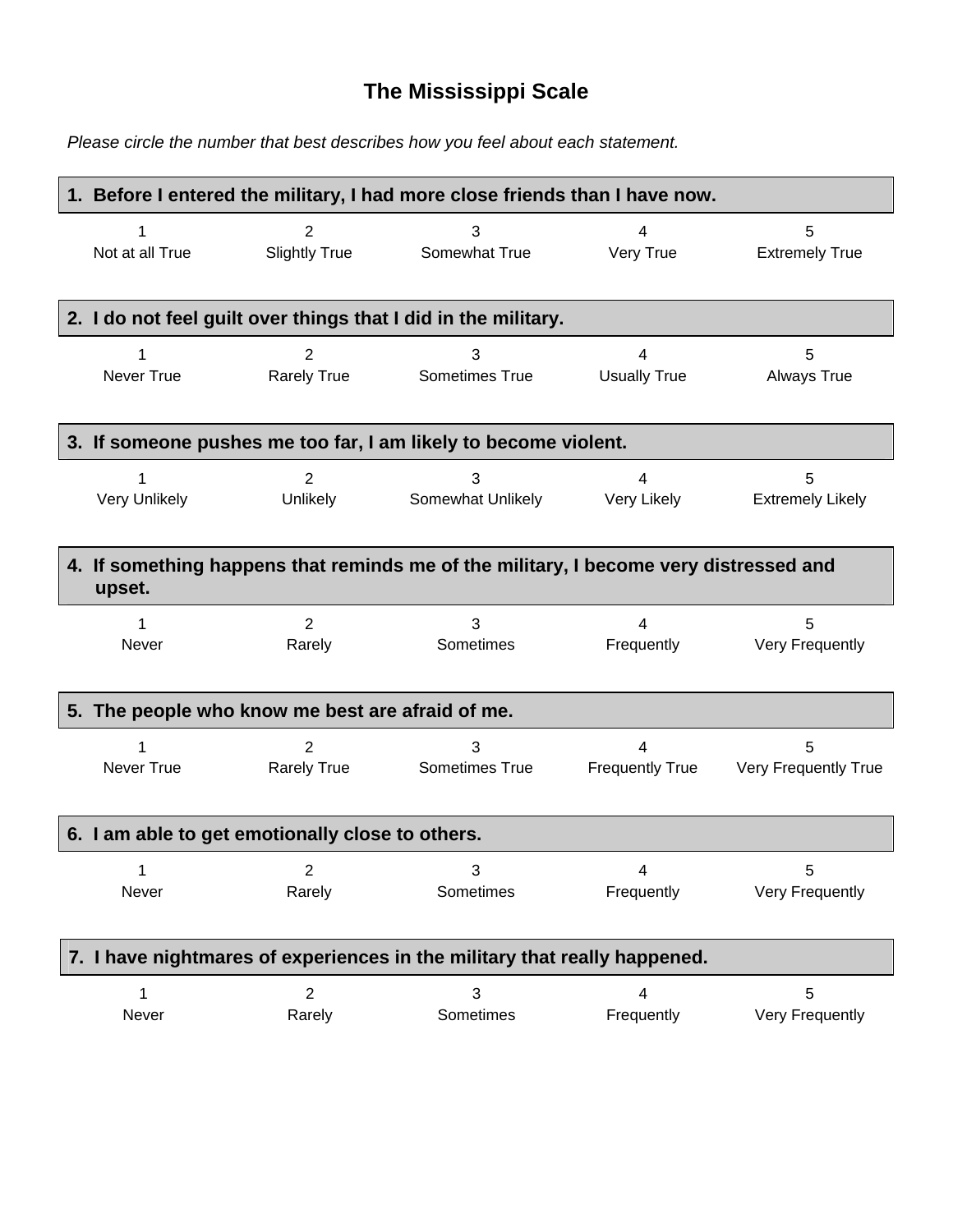| 8. When I think of some of the things that I did in the military, I wish I were dead. |                      |                                                                                          |                        |                           |
|---------------------------------------------------------------------------------------|----------------------|------------------------------------------------------------------------------------------|------------------------|---------------------------|
| 1                                                                                     | $\overline{2}$       | 3                                                                                        | 4                      | 5                         |
| Never True                                                                            | <b>Rarely True</b>   | Sometimes True                                                                           | <b>Frequently True</b> | Very Frequently True      |
| 9. It seems as if I have no feelings.                                                 |                      |                                                                                          |                        |                           |
| 1                                                                                     | 2                    | 3                                                                                        | 4                      | 5                         |
| Not at all True                                                                       | <b>Rarely True</b>   | Sometimes True                                                                           | <b>Frequently True</b> | Very Frequently True      |
| 10. Lately, I have felt like killing myself.                                          |                      |                                                                                          |                        |                           |
| 1                                                                                     | 2                    | 3                                                                                        | $\overline{4}$         | 5                         |
| Not at all True                                                                       | <b>Slightly True</b> | Somewhat True                                                                            | Very True              | <b>Extremely True</b>     |
|                                                                                       |                      | 11. I fall asleep, stay asleep and awaken only when the alarm goes off.                  |                        |                           |
| 1                                                                                     | $\overline{2}$       | 3                                                                                        | 4                      | 5                         |
| Never                                                                                 | Rarely               | Sometimes                                                                                | Frequently             | Very Frequently           |
|                                                                                       |                      | 12. I wonder why I am still alive when others died in the military.                      |                        |                           |
| 1                                                                                     | $\overline{2}$       | 3                                                                                        | 4                      | 5                         |
| Never                                                                                 | Rarely               | Sometimes                                                                                | Frequently             | Very Frequently           |
|                                                                                       |                      | 13. Being in certain situations makes me feel as though I am back in the military.       |                        |                           |
| Never                                                                                 | 2                    | 3                                                                                        | 4                      | 5                         |
|                                                                                       | Rarely               | Sometimes                                                                                | Frequently             | Very Frequently           |
| awake.                                                                                |                      | 14. My dreams at night are so real that I waken in a cold sweat and force myself to stay |                        |                           |
| 1                                                                                     | $\overline{2}$       | 3                                                                                        | 4                      | 5                         |
| Never                                                                                 | Rarely               | Sometimes                                                                                | Frequently             | Very Frequently           |
| 15. I feel like I cannot go on.                                                       |                      |                                                                                          |                        |                           |
| 1                                                                                     | $\overline{2}$       | 3                                                                                        | 4                      | 5                         |
| Not at all True                                                                       | <b>Rarely True</b>   | Sometimes True                                                                           | Very True              | <b>Almost Always True</b> |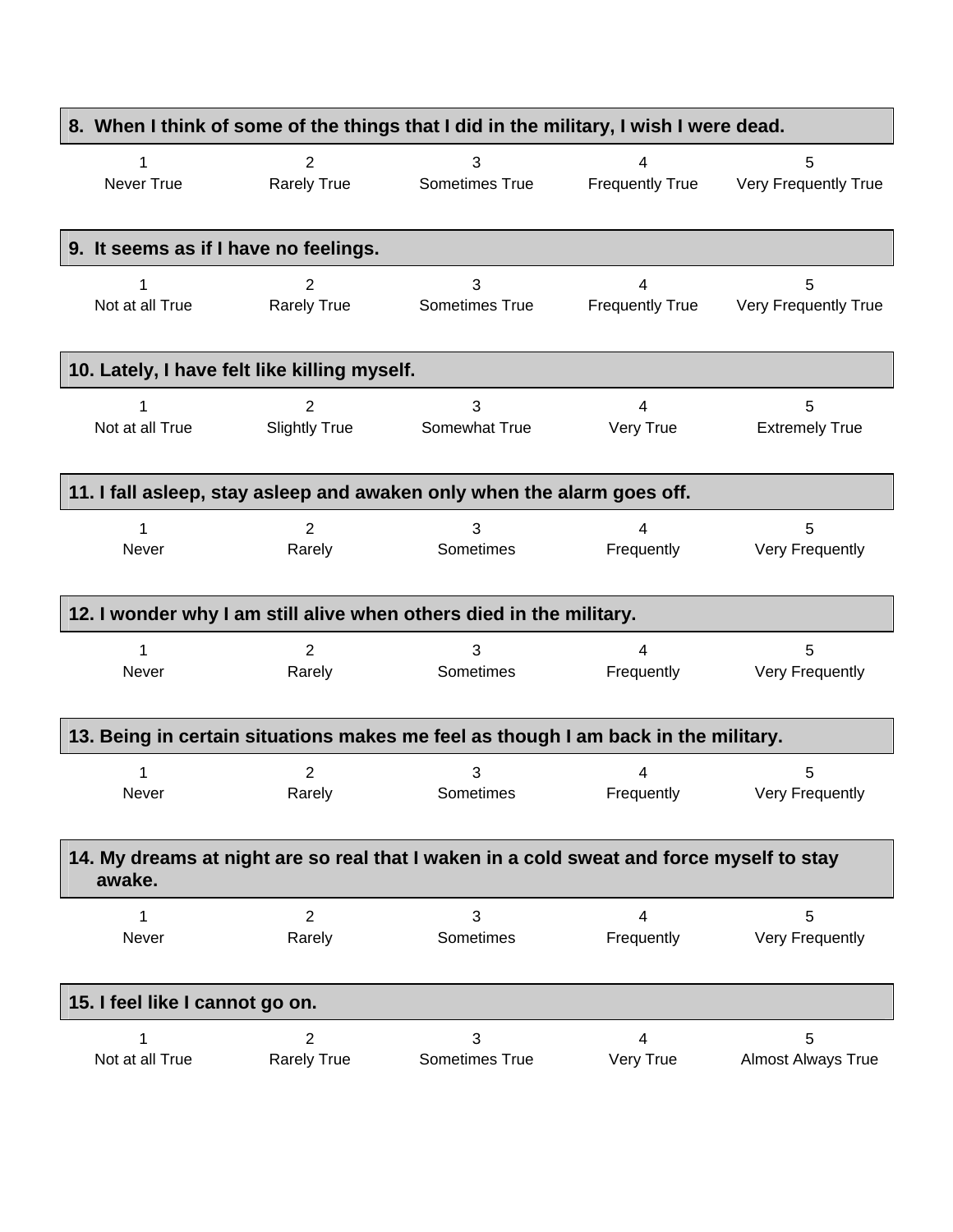| 16. I do not laugh or cry at the same things other people do. |                                      |                                                                               |                             |                             |
|---------------------------------------------------------------|--------------------------------------|-------------------------------------------------------------------------------|-----------------------------|-----------------------------|
| 1                                                             | 2                                    | 3                                                                             | 4                           | 5                           |
| Not at all True                                               | <b>Rarely True</b>                   | Somewhat True                                                                 | Very True                   | <b>Extremely True</b>       |
|                                                               |                                      | 17. I still enjoy doing many things that I used to enjoy.                     |                             |                             |
| Never True                                                    | 2<br><b>Rarely True</b>              | 3<br>Sometimes True                                                           | 4<br>Very True              | 5<br>Always True            |
| 18. Daydreams are very real and frightening.                  |                                      |                                                                               |                             |                             |
| Never True                                                    | $\overline{2}$<br><b>Rarely True</b> | 3<br>Sometimes True                                                           | 4<br><b>Frequently True</b> | 5<br>Very Frequently True   |
|                                                               |                                      | 19. I have found it easy to keep a job since my separation from the military. |                             |                             |
| Not at all True                                               | 2<br><b>Slightly True</b>            | 3<br>Somewhat True                                                            | 4<br>Very True              | 5<br><b>Extremely True</b>  |
| 20. I have trouble concentrating on tasks.                    |                                      |                                                                               |                             |                             |
| Never True                                                    | $\overline{2}$<br><b>Rarely True</b> | 3<br>Sometimes True                                                           | 4<br><b>Frequently True</b> | 5<br>Very Frequently True   |
| 21. I have cried for no good reason.                          |                                      |                                                                               |                             |                             |
| 1<br>Never                                                    | 2<br>Rarely                          | 3<br>Sometimes                                                                | 4<br>Frequently             | 5<br>Very Frequently        |
| 22. I enjoy the company of others.                            |                                      |                                                                               |                             |                             |
| 1<br>Never                                                    | $\overline{2}$<br>Rarely             | 3<br>Sometimes                                                                | 4<br>Frequently             | 5<br>Very Frequently        |
| 23. I am frightened by my urges.                              |                                      |                                                                               |                             |                             |
| 1<br>Never                                                    | $\overline{2}$<br>Rarely             | 3<br>Sometimes                                                                | 4<br>Frequently             | 5<br><b>Very Frequently</b> |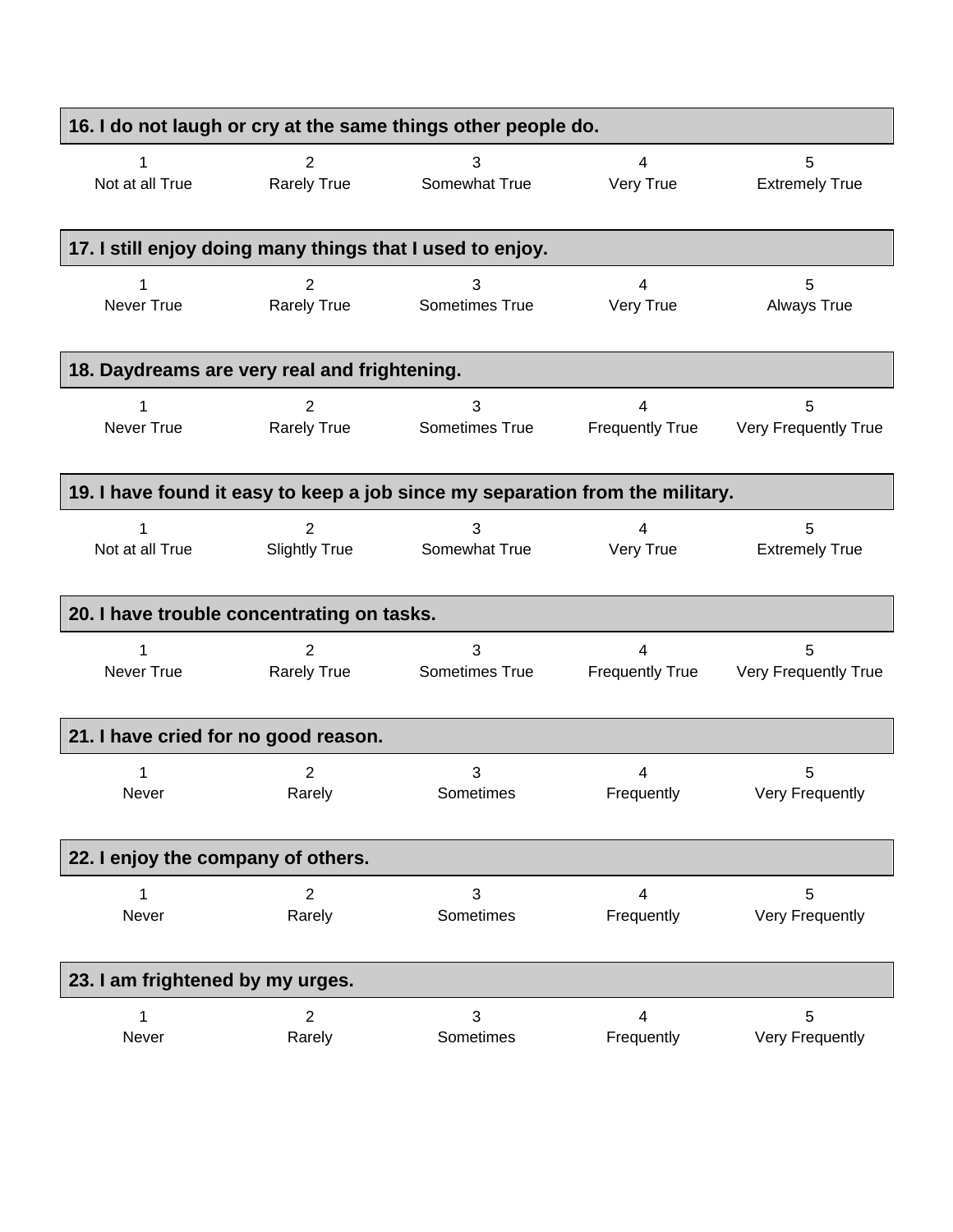| 24. I fall asleep easily at night.                                                                                                                             |                                                            |                                                                                              |                          |                       |  |
|----------------------------------------------------------------------------------------------------------------------------------------------------------------|------------------------------------------------------------|----------------------------------------------------------------------------------------------|--------------------------|-----------------------|--|
| 1                                                                                                                                                              | 2                                                          | 3                                                                                            | 4                        | 5                     |  |
| <b>Never</b>                                                                                                                                                   | Rarely                                                     | Sometimes                                                                                    | Frequently               | Very Frequently       |  |
| 25. Unexpected noises make me jump.                                                                                                                            |                                                            |                                                                                              |                          |                       |  |
| 1                                                                                                                                                              | 2                                                          | 3                                                                                            | 4                        | 5                     |  |
| Never                                                                                                                                                          | Rarely                                                     | Sometimes                                                                                    | Frequently               | Very Frequently       |  |
|                                                                                                                                                                |                                                            | 26. No one understands how I feel, not even my family.                                       |                          |                       |  |
| Not at all True                                                                                                                                                | 2                                                          | 3                                                                                            | 4                        | 5                     |  |
|                                                                                                                                                                | <b>Rarely True</b>                                         | Somewhat True                                                                                | Very True                | <b>Extremely True</b> |  |
| 27. I am an easy-going, even-tempered person.                                                                                                                  |                                                            |                                                                                              |                          |                       |  |
| 1                                                                                                                                                              | 2                                                          | 3                                                                                            | $\overline{4}$           | 5                     |  |
| <b>Never</b>                                                                                                                                                   | Rarely                                                     | Sometimes                                                                                    | Usually                  | Very Much So          |  |
|                                                                                                                                                                | because no one would ever understand.                      | 28. I feel there are certain things that I did in the military that I can never tell anyone, |                          |                       |  |
| 1                                                                                                                                                              | 2                                                          | 3                                                                                            | $\overline{4}$           | 5                     |  |
| Not at all True                                                                                                                                                | <b>Slightly True</b>                                       | Somewhat True                                                                                | True                     | Very True             |  |
| 29. There have been times when I used alcohol (or other drugs) to help me sleep or to make<br>me forget about things that happened while I was in the service. |                                                            |                                                                                              |                          |                       |  |
| 1                                                                                                                                                              | $\overline{2}$                                             | 3                                                                                            | 4                        | 5                     |  |
| Never                                                                                                                                                          | Infrequently                                               | Sometimes                                                                                    | Frequently               | Very Frequently       |  |
| 30. I feel comfortable when I am in a crowd.                                                                                                                   |                                                            |                                                                                              |                          |                       |  |
| 1                                                                                                                                                              | $\overline{2}$                                             | 3                                                                                            | 4                        | 5                     |  |
| Never                                                                                                                                                          | Rarely                                                     | Sometimes                                                                                    | <b>Usually</b>           | Always                |  |
|                                                                                                                                                                | 31. I lose my cool and explode over minor everyday things. |                                                                                              |                          |                       |  |
| 1                                                                                                                                                              | $\overline{2}$                                             | 3                                                                                            | $\overline{\mathcal{A}}$ | 5                     |  |
| Never                                                                                                                                                          | Rarely                                                     | Sometimes                                                                                    | Frequently               | Very Frequently       |  |